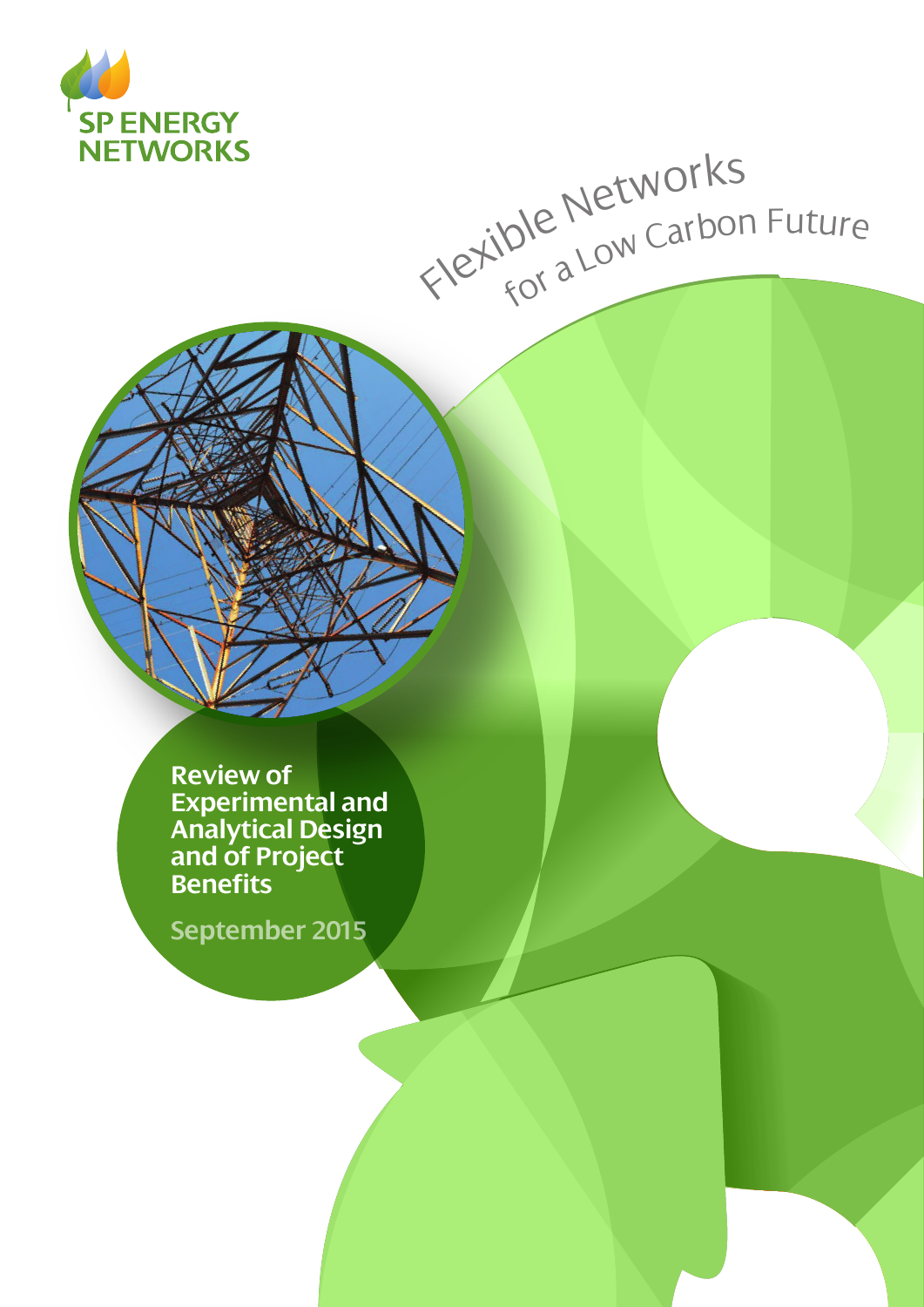



# **1 Summary**

The experimental design of the various elements of the 'Flexible Networks for a Low-Carbon Future' project have been reviewed, as have the claimed benefit of the project. Principal findings of the review are:

- The experiments and analyses conducted as part of the project have been appropriately designed, and that design is clearly set out in the project documentation.
- Although there were some inevitable limitations on availability of data or ability to make network interventions, these are appropriately acknowledged, and the results and findings respect these limits.
- The results and learning from the project are robust and reliable.
- The Successful Delivery Criteria for network capacity improvement have been achieved or exceeded for all three test areas.

## **2 Introduction**

This report reviews the design of the various experimental and analytical activities within the SP Energy Networks (SPEN) 'Flexible Networks for a Low-Carbon Future' Tier 2 LCNF project. Proper experimental and analytical design is important in ensuring that claimed results and findings are robust, reliable and reproducible. While a poorly designed experiment may appear to give clear results, it may be difficult to determine how reliable they are. They may only be applicable to the particular circumstances of the experiment or the data which was analysed. Generalisation to other locations or times may be difficult.

It must be recognised that the experiments and analyses being undertaken are subject to constraints outside the control of the experimenters. The duration of the project is relatively short, particularly after accounting for the time necessary to procure and install measurement equipment, and it is confined to a small proportion of SPEN's distribution network. Additionally, the experiments must be undertaken within the confines of an operational distribution network, which significantly constrains the nature, scale and duration of some of the interventions. Potential learning from robust experimental design has had be balanced against the network risk which would be incurred. Additionally, some experiments have depended upon the participation of customers, whose compliance cannot be compelled.

It is clear, therefore, that it is unreasonable to hold the project's experimental and analytical activities to a standard of perfection. Rather, it is appropriate to ensure that the purpose and method of the experiments are clearly laid out, that any limitations are acknowledged, and that the conclusions fully exploit the analysis undertaken, but do not claim more than is appropriate in the light of the limitations.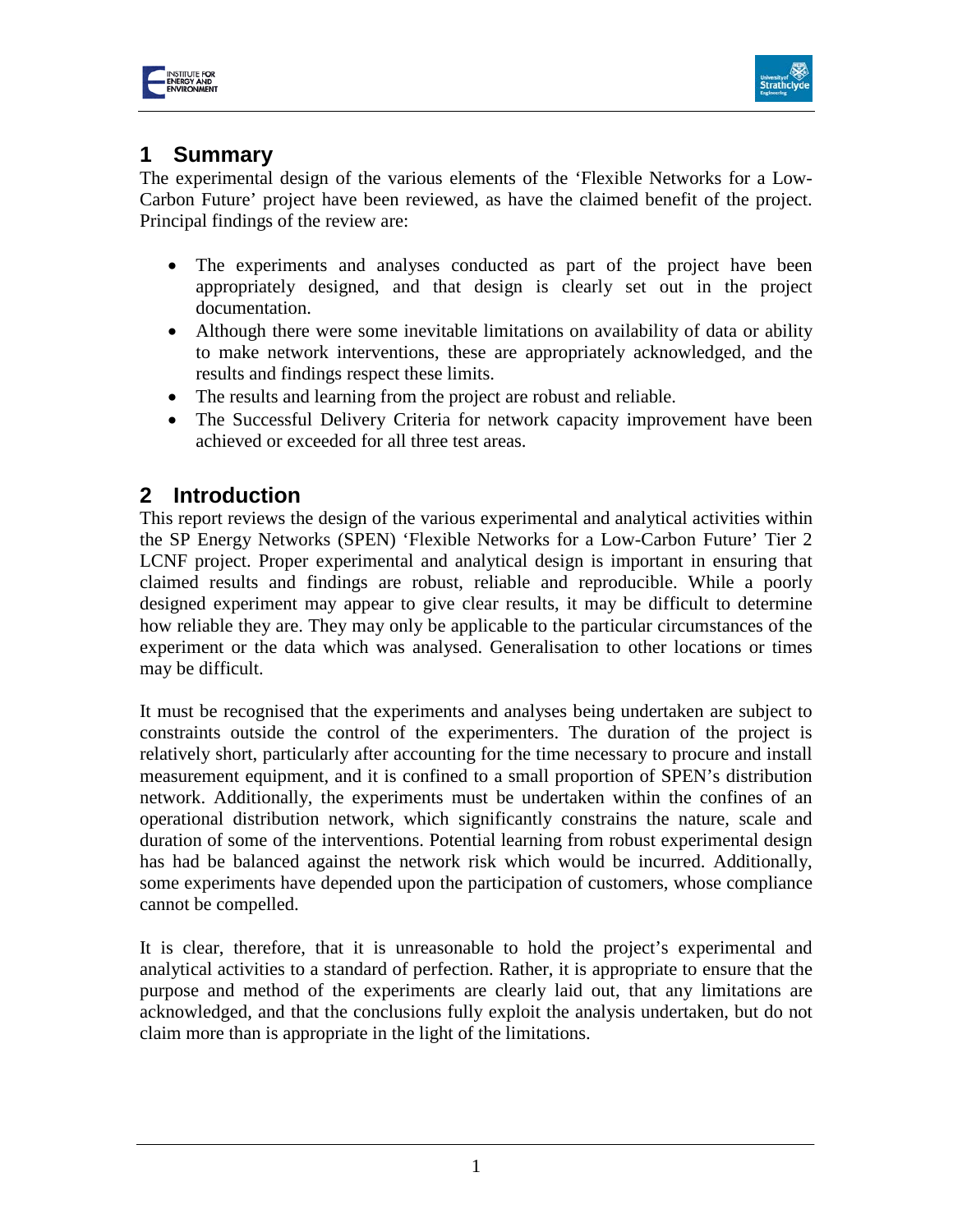



In addition, the claimed benefits of the project in relation to increased network capacity have been reviewed in the light of the design of the experiments and interventions used to achieve them.

# **3 Experimental and Analytical Review**

### **3.1 Work Package 1**

Work package 1 is primarily concerned with the acquisition of power network measurement data from new and existing sources, and with the analysis of this data to better understand the behaviour of the network, and to develop new planning and operational tools. No specific experimental interventions were made as part of this work package. Instead, measurements made during the normal operation of the power system are analysed. This report therefore reviews the analytical processes applied and assesses the robustness of the conclusions drawn.

The four sub-work-packages or tasks making up work package 1 are:

- WP1.1: Improved use of primary substation data
- WP1.2: Improved secondary substation monitoring
- WP1.3: Improved operational tools
- WP1.4: Improved planning tools

These four tasks are quite closely interrelated, and similar analytical activities have been undertaken in more than one – for example analyses of patterns of imbalance at HV and LV. This review therefore considers the different analytical activities across the entire work package, rather than discussing each task in turn.

Principal analytical tasks within work package 1 are:

- Improved forecasting of peak load in comparison to existing methods, and characterisation of secondary substation load
- Statistical identification of suspect, erroneous or inconsistent measurements
- Characterisation of PV generation behaviour, impact on harmonics and capacity headroom
- Assessment of the level of HV and LV imbalance
- Investigation of the required sampling frequency of substation voltage

Each of these elements is discussed in the following sections.

#### **3.1.1 Analysis and Forecasting of Load**

 $\overline{a}$ 

<span id="page-2-1"></span>This activity includes two analytical tasks, which are the forecasting of peak primary substation load<sup>[1](#page-2-0)</sup>, and the estimation of secondary substation load at the HV feeder peak<sup>[2](#page-2-1)</sup>.

<span id="page-2-0"></span><sup>1</sup> "Flexible Networks – Improved Use of Primary Substation Data", TNEI report 7640-05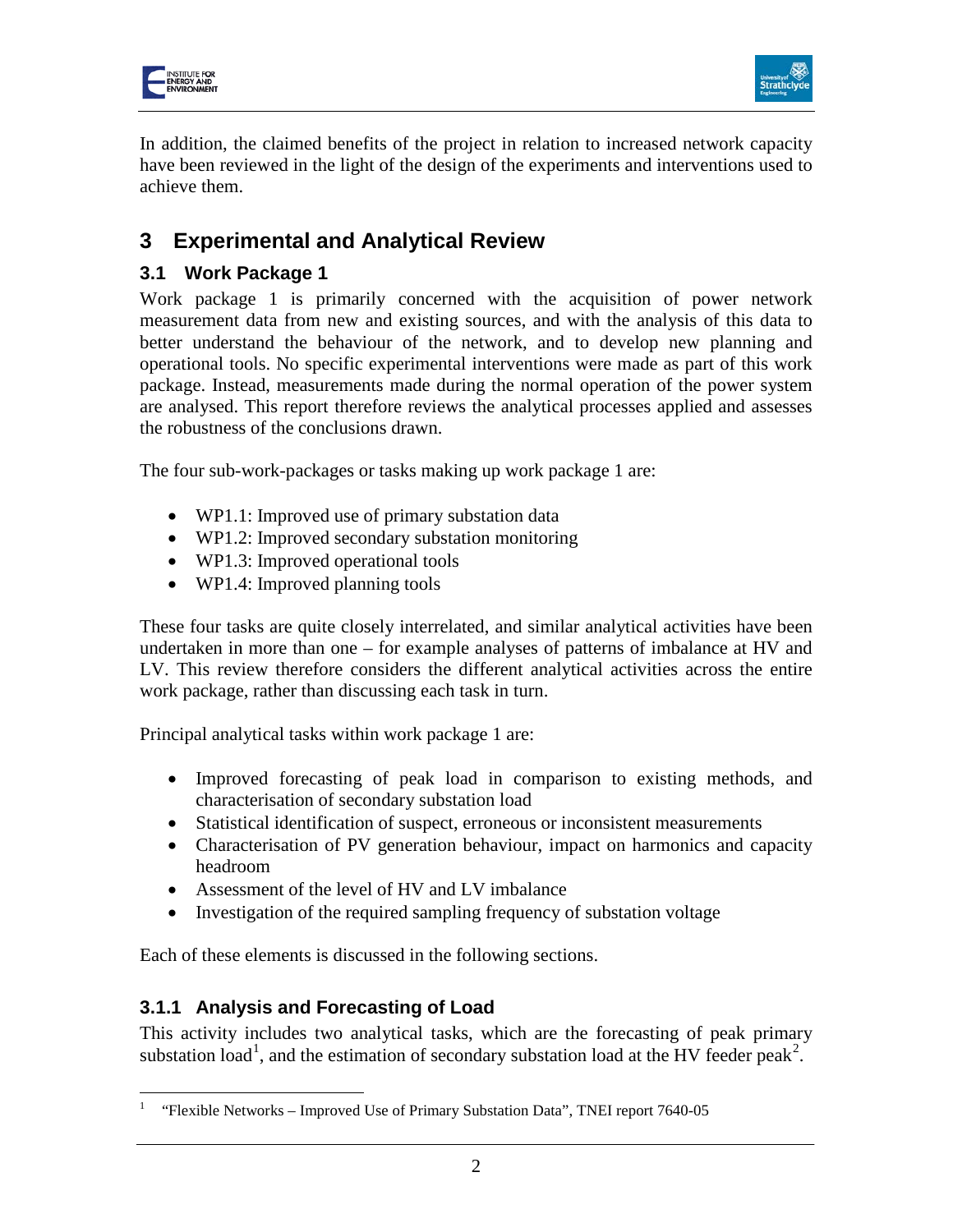



The first of these involves the estimation of, and extrapolation from, a 'synthesised peak demand' figure calculated from a portion of the load duration curve. The method is clearly explained. The resulting forecasts are tested by comparison with forecasts given in the Long Term Development Statement (LTDS), and with the measured load peak. Because of a historical change in the way in which LTDS load forecasts are calculated and presented, only two sets of LTDS forecasts could be considered; the period of the forecast evaluation was constrained by the availability of measured data (the peak of the forecast year had not yet occurred). The comparison was undertaken for six primary substation groups.

The comparison method is explained, and results are clearly presented. Both the LTDS and proposed forecasting methods exhibit considerable variability in their success, which is a consequence of the year-on-year variability of peak demand. However, the results presented tend to suggest that the average error in the forecast produced using the new method is less than the error in the LTDS forecast.

The second task, the estimation of secondary substation demand, seeks to validate existing SPEN methods in this area, which are based on either transformer rating or maximum demand indicator (MDI) measurements. As before the method is clearly described and consists of comparing the measured substation load at the time of peak feeder load with the estimate. This evaluation considers 13 ground-mounted and 5 polemounted substations, supplied by two HV feeders at the winter 2013/14 feeder peak. This sample size is quite small, and although it appears that there is agreement between the estimate and measurement, it is difficult to assess the level of confidence in this assertion. Given the project timescale, and the relatively small number of pole-mounted substations which are monitored, the small sample size in these respects is probably unavoidable.

Understanding of the relationship between secondary substation and HV feeder load is also informed by work conducted by the University of Strathclyde<sup>[3](#page-3-0)</sup>. This analysis investigated of the level of load diversity among secondary substations supplied by an individual HV feeder, A significant body of data was analysed, suggesting that the statistical properties of the results are likely to be reliable. It is notable, and acknowledged, however, that relatively little data is available for small, rural secondary substations, which are more likely to be pole-mounted. As the analysis is conducted on a per-feeder basis, pole-mounted and ground-mounted substations are not differentiated.

#### **3.1.2 Identification of Suspect Measurements**

<span id="page-3-2"></span>A method is described of identifying measurement points which are suspect in terms of measurement error, or (for load measurements) which may relate to an abnormal network configuration. The method is tested on measurements made at primary<sup>[4](#page-3-1)</sup> and secondary<sup>[5](#page-3-2)</sup>

 $\sqrt{2}$ 

<span id="page-3-0"></span><sup>&</sup>lt;sup>2</sup> "Future Roadmap for Improvement of HV & LV Network Modelling", TNEI report 7640-08<br><sup>3</sup> "Technical Note on Investigation of Diversity in Secondary Substation Load", University of Strathclyde report SP/LCNF-FN/TR/2015-001<br>
"Flexible Networks – Improved Use of Primary Substation Data", TNEI report 7640-05

<span id="page-3-1"></span>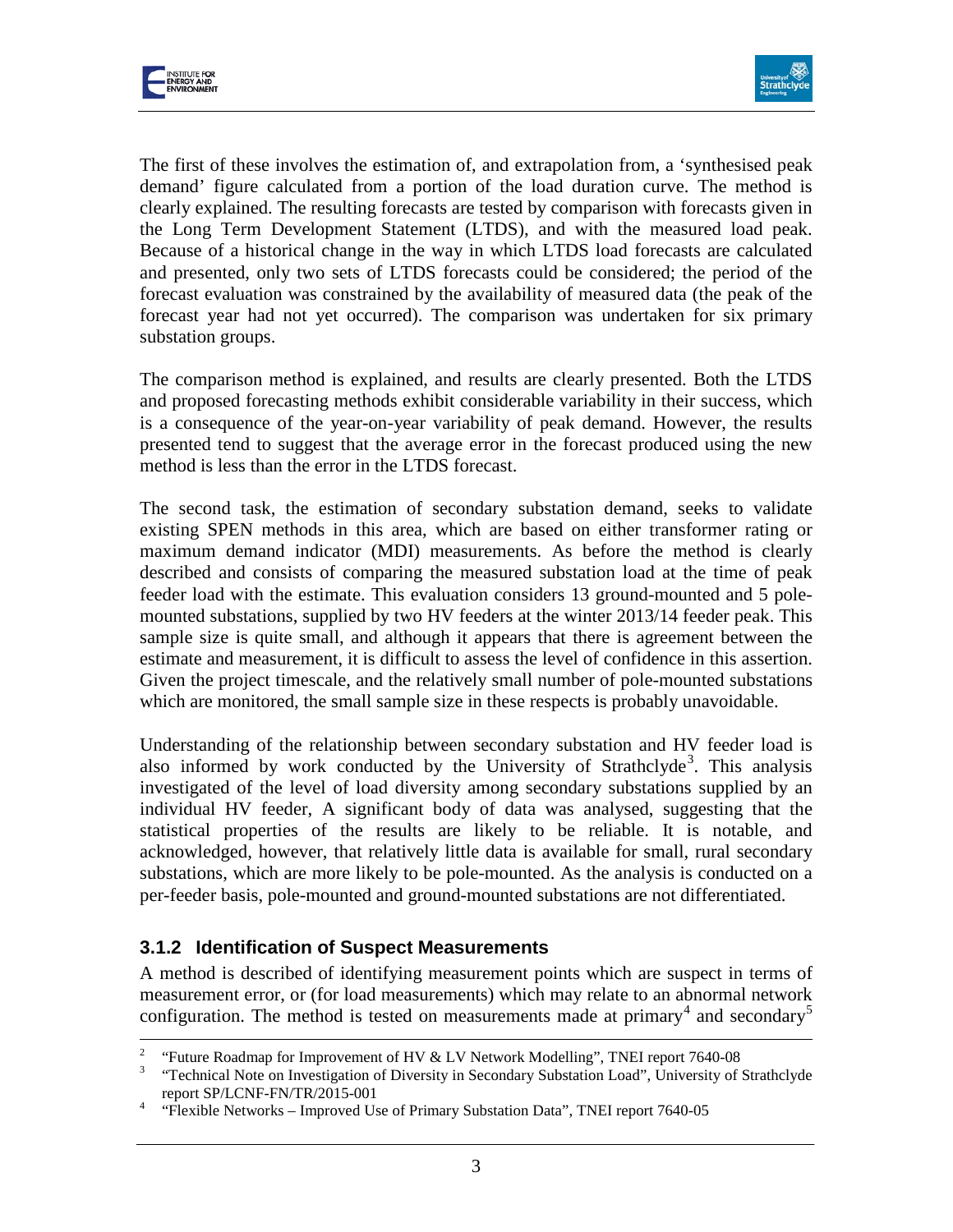



substations. It is based on a load forecasting method published in the academic literature<sup>[6](#page-4-0)</sup> and relies on the statistical properties of the deviation of an actual measurement from an 'expected' measurement series based on historical data. The metric assumes that the deviations approximate to a normal distribution: while this is a reasonable assumption, it is not formally tested. Some examples are given, and the method is qualitatively assessed to perform well on load data, but less well when 'normal' data is subject to sudden random changes, such as tap changer activity in a voltage measurement series. Difficulties are evident in the identification of a source of verification data in relation to measurement errors or network reconfiguration, and therefore formal or statistical validation is considered possible.

#### **3.1.3 Characterisation of PV**

The characterisation of the behaviour and effects of photovoltaic generation involves a number of analytical tasks<sup>[7](#page-4-1)</sup>: the development and testing of a PV generation model, determination of the relationship between PV/load balance LV and HV voltage behaviour, and assessment of the impact of PV on harmonic distortion<sup>[8](#page-4-2)</sup>.

The PV generation model is based on a combination of a minimum demand profile and a PV resource model. The methods of producing these components are described. The performance of the resulting model is demonstrated with respect to some examples of measured data, of which some show good correspondence and some less so. The differences are qualitatively explained with respect to apparent features which are not within the scope of the modelling exercise. The results of other comparisons are summarised, and the conclusions drawn appear appropriate.

The relationship between load, PV output and voltage behaviour is determined by calculating the correlations between LV current and LV voltage, and between LV voltage and HV voltage at the primary busbar. This calculation was made for the months of June and July 2014, when PV influence would be expected to be strongest. Unless there is a risk that the primary substation voltage itself is dominated by PV influence (and this is understood not to be the case), it can be concluded that this method is appropriate and should properly determine the relative strength of 'upstream' and 'downstream' influences on the voltage.

A further model validation of the voltage behaviour if the network model is carried out by assessing the correlations between measured voltage at customer premises and feeder phase current and secondary substation voltage. The analysis is limited by a relatively

<sup>5</sup> "Technical note on trend-based quality assessment of measurement data", University of Strathclyde report SP/LCNF-FN/TR/2014-007<br><sup>6</sup> Hill and Infield, "Modelled operation of the Shetland Islands Power System comparing computational 5

<span id="page-4-0"></span>and human operators' load forecasts", IEE Proceedings: Generation, Transmission and Distribution, 1995, pp555-559. doi: 10.1049/ip-gtd:19952248<br>
<sup>7</sup> "Improved Characterisation of PV Capacity at LV", TNEI report 7640-10<br>
<sup>8</sup> "Flexible Networks - Impact of Embedded PV Generation on Total Harmonic Distortion", TNEI report

<span id="page-4-2"></span><span id="page-4-1"></span>

<sup>7640-13</sup>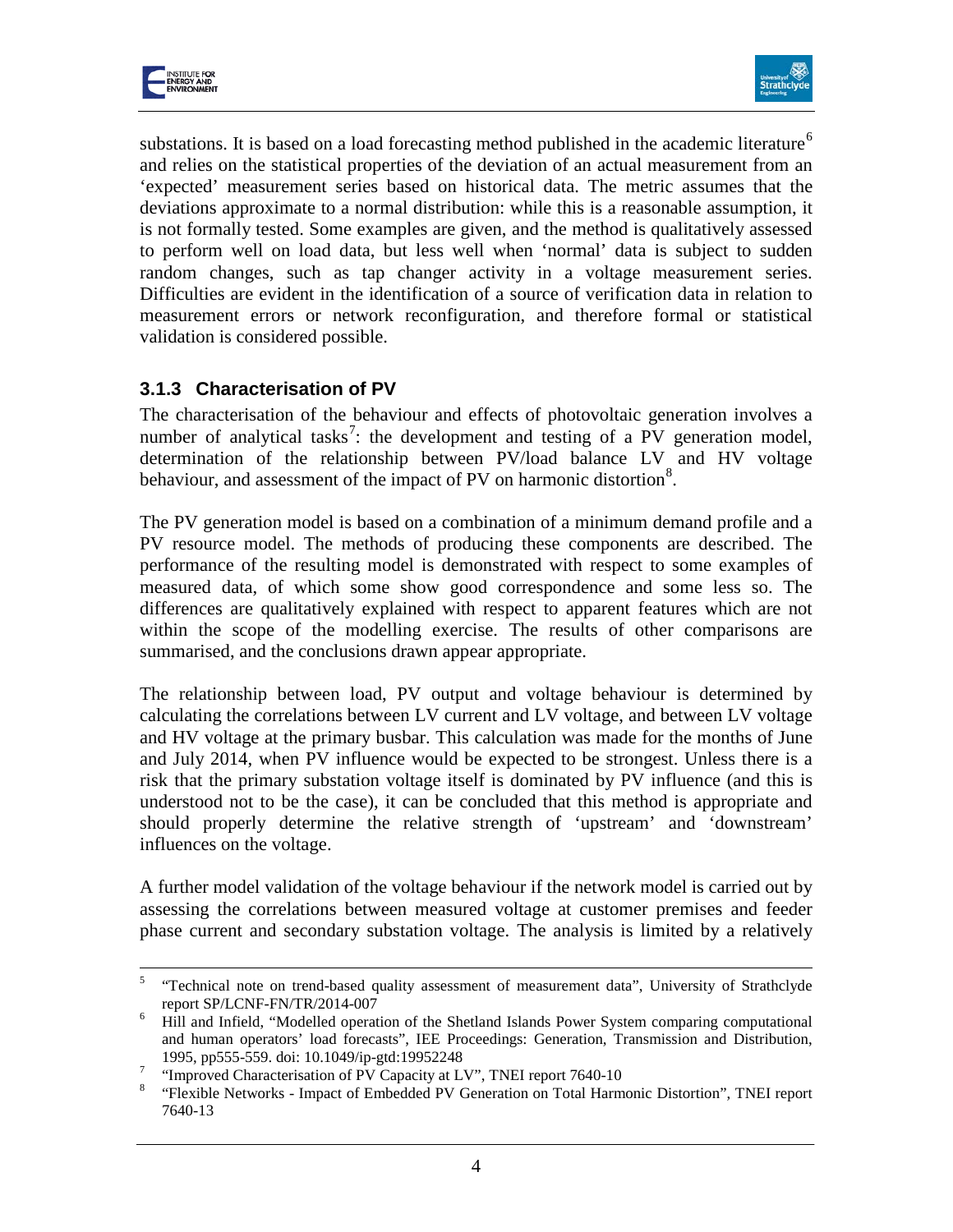



small sample size (six measurement points, with measurements taken for one day), and the timing of the installation of measurement equipment was such that the comparison could only be carried out under conditions of relatively low solar radiation in winter. The correlation values nevertheless support the stated conclusions.

The impact of PV on harmonic distortion in the distribution network is assessed by analysing THD measurements on two LV feeders at a single substation with contrasting levels of PV uptake for two days of high solar irradiance, and across the months of June and July 2014. The analytical methods are well-explained and appropriate. The time selections are likely to maximise the chance of identifying PV induced harmonics. It is acknowledged that the THD measurement is likely to be in current rather than voltage and that the actual influence of PV on power quality would depend both on this measurement and the network impedance upstream of the harmonic source. The report acknowledges that it is difficult to come to concrete conclusions based on the small sample size. These limitations are a consequence of the nature of the available measurement data.

#### **3.1.4 Imbalance Assessment**

Phase imbalance was assessed both in LV and HV feeders. LV imbalance analysis was undertaken by  $TNEI<sup>9</sup>$  $TNEI<sup>9</sup>$  $TNEI<sup>9</sup>$ . The methods used for calculating and quantifying phase imbalance are clearly explained. Measurements corresponding to the hundred highest load points annually are used in the analysis. The rationale for this choice is explained, and a sensitivity analysis in relation to this sample size has been undertaken in support. The report acknowledges that a relatively small number of feeders has been assessed: a total of 31 from 10 secondary substations. It is unclear how these feeders were selected, although it is stated that a variety of network characteristics are included. The conclusions appear reasonable, although those some classes of feeder (particularly rural feeders) are based on small samples as a consequence of available measurements.

The level of loss reduction and additional capacity headroom which could be achieved by rebalancing was also assessed. This analysis (which uses a simplified model of the results of rebalancing) uses a large sample of the monitored LV feeders over the complete winter 2013/2014. The methods used appear appropriate and the results reliable.

HV imbalance analysis was undertaken by the University of Strathclyde<sup>[10](#page-5-1)</sup>. The analysis was based on current measurements taken at primary substations in the St Andrews and Whitchurch test areas and where available also used measurements from mid-feeder devices. The analysis covered one calendar year. The methods of data selection and analysis are described clearly and appear reasonable.

 $\overline{a}$ 

<span id="page-5-1"></span><span id="page-5-0"></span><sup>&</sup>lt;sup>9</sup> "HV and LV Phase Imbalance Assessment", TNEI report 7640-07<br><sup>10</sup> "Report on Assessment of Load Unbalance in HV Feeders", University of Strathclyde report SP/LCNF-FN/TR/2014-005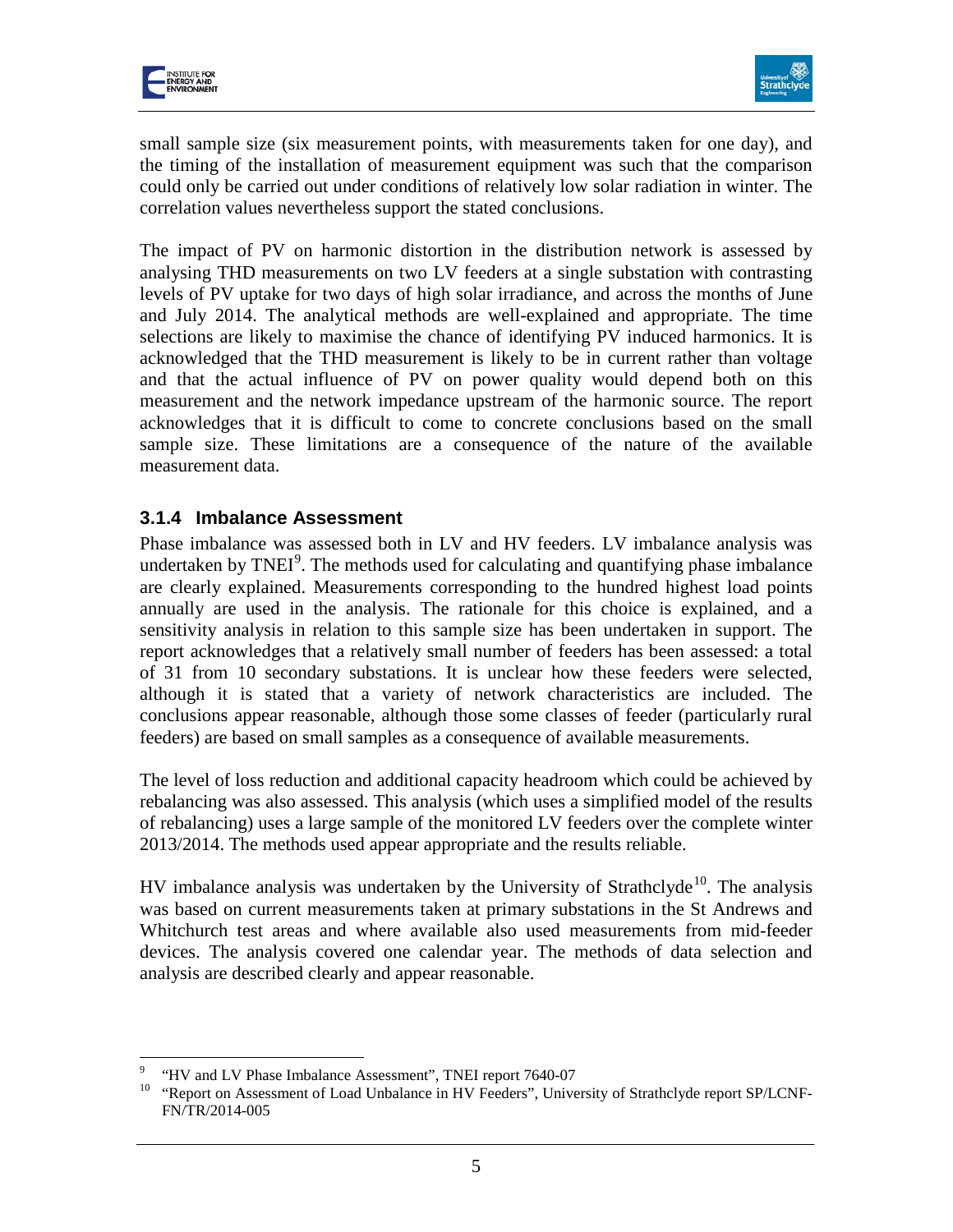



Substation based measurements are presented as daily averages, and as averages by time of day across the year. While this reveals general patterns in the variation of unbalance in the feeders studied, the averaging may mask occasional events of significant unbalance. Nevertheless, the results clearly support the stated conclusions in terms of the levels and consistency of pattern of unbalance.

The report acknowledges significant problems in relation to the mid-point unbalance calculation, particularly in relation to the number of measurements made, and the difficulty of obtaining even approximately synchronised current measurements across the three phases. For this reason, although the results obtained appear reasonable, there must be some caution as to their reliability, as is acknowledged. It does not appear that a statistical treatment of the results could be usefully attempted.

#### **3.1.5 Voltage Sampling Assessment**

A comparison of different possible measurement intervals for secondary substation voltages was undertaken<sup>[11](#page-6-0)</sup>. This analysis sought to statistically compare three possible measurement intervals, as well as an averaging-based approach reported by UKPN. The method by which substations for analysis was selected is explained and appears to give a representative sample. The statistical processes used for the comparison are stated and appear appropriate.

#### **3.1.6 Work Package 1 Summary**

The analytical methods applied in work package 1 are appropriate and make effective use of the available data. The conclusions drawn are robust, and acknowledge, where appropriate, limitations resulting from operational or data availability constraints. The results can be relied upon as providing a solid foundation for further experimental and analytical work in work package 2.

#### **3.2 Work Package 2**

Work package 2 includes a number of physical power system interventions, each of which is the subject of a specific sub-work-package or task:

- WP2.1: Dynamic thermal ratings
- WP2.2: Flexible network reconfiguration
- WP2.3: Energy efficiency
- WP2.4: Automatic voltage regulation

Some of these tasks have a degree of commonality with each other, and with elements of work package 1. In the following discussion, the elements of work package 2 are discussed individually, except that the related tasks 2.2 and 2.4 are discussed together.

<span id="page-6-0"></span><sup>&</sup>lt;sup>11</sup> "Technical Note on Substation Voltage Recording Intervals and Methods", University of Strathclyde report SP/LCNF-FN/TR/2014-004  $\overline{a}$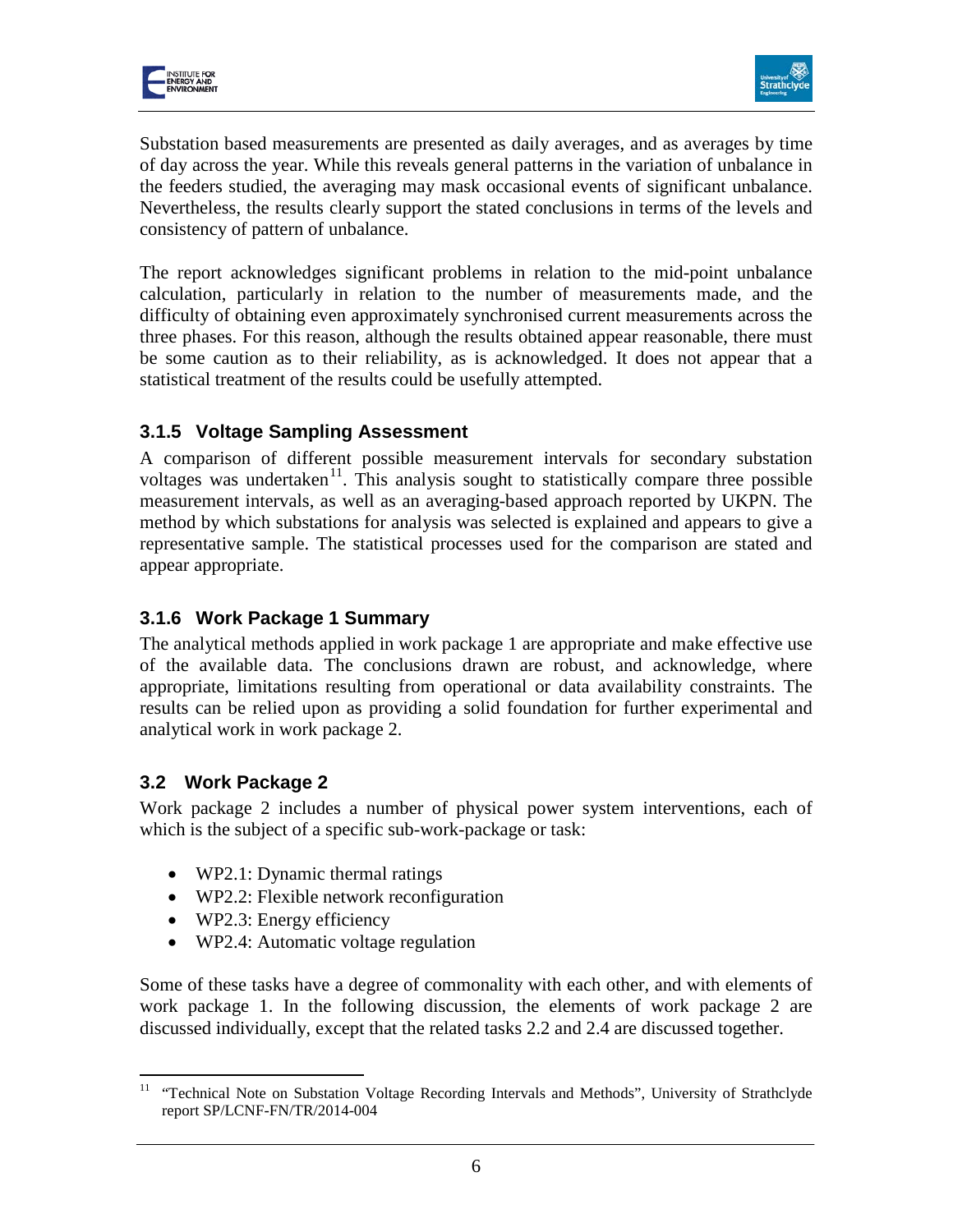



#### **3.2.1 Dynamic Thermal Ratings**

Work package 2.1 consists of two parts: the development of real-time thermal ratings (RTTR) for two 33kV overhead line circuits, and the development of enhanced thermal ratings for primary transformers.

RTTR has been applied to two  $33kV$  overhead line circuits in Fife<sup>12</sup>. This application has investigated and assessed a number of aspects of such a deployment, including:

- The algorithmic estimation of conductor temperatures
- The requirement for a sufficient number of weather stations
- Three alternative methods of attaching temperature sensors to conductors
- Correlation between load and real-time rating
- A 'graceful degradation' method to be used in case of unavailability of measurement data

Each of these is briefly reviewed in turn.

The algorithmic estimation of conductor temperatures is evaluated by comparison with actual temperatures measured by the installed transducers. The assumptions underlying this comparison, and the calculations of estimates are listed, and appear reasonable. The method of comparison appears reasonable and the results reliable.

The need for detailed weather monitoring using a number of weather stations was tested by calculating RTTR for the extreme cases of a full set of weather stations and a single weather station. This method illustrates the importance of more detailed monitoring, in line with the stated objective.

Alternative methods for attaching temperature sensors were evaluated by attaching six sensors to the three phase conductors on either side of a single pole. Four of these installations (all on one side of the pole plus one on the other side) were of a single installation type, with one of each of the other two. This method effectively controls for differences between phases and between sides of the pole. Results are shown for four of the sensors for a 48 hour period, and are compared with algorithmic estimates; it is clear that the conclusions are consistent with the results shown. Confidence can be placed in the comparison of the performance of the different means of attaching the sensor, and in the resulting recommendations.

The correlation between load and real-time rating is investigated by plotting the RTTR value at the time of peak combined daily load on the two circuits against the magnitude of the combined load for a considerable number of days. This approach is appropriate as an initial investigatory method, and the results indicate that more detailed investigation is unlikely to reveal useful addition detail.

<span id="page-7-0"></span><sup>&</sup>lt;sup>12</sup> "Work package 2.1: Dynamic thermal rating of assets – Cupar St Andrews RTTR system, Final Report", SP Energy Networks report, July 2015  $\overline{a}$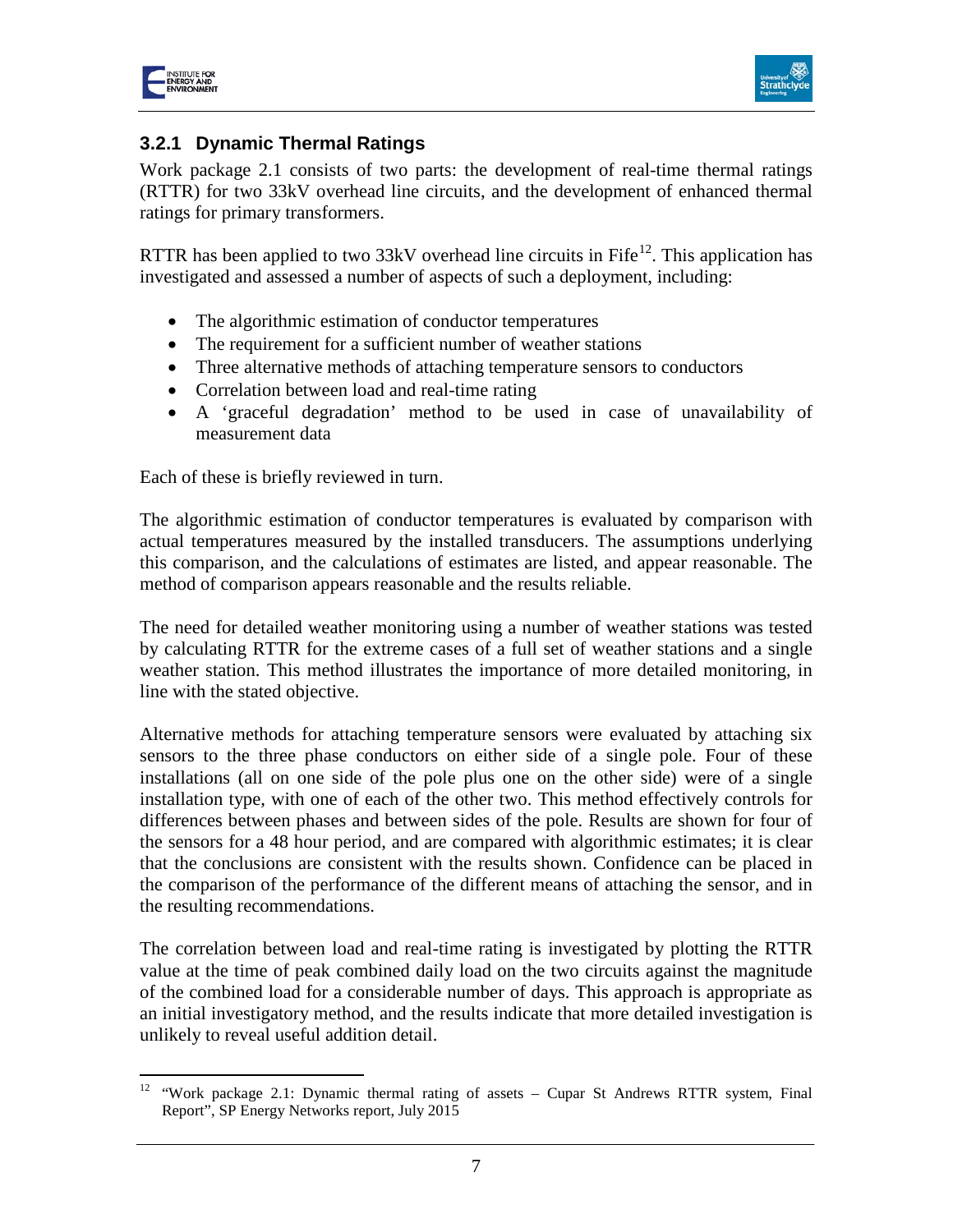



The 'graceful degradation' algorithm is well explained, and the method of selection of parameters to the algorithm is set out and appears appropriate. The results presented support the parameter values chosen. It appears that the algorithm performs acceptably, and that confidence can be placed in its outputs.

The second element of the work package involves the application of enhanced thermal ratings to primary transformers based on a model specified by IEC standard 60076-7. There have been two principal experimental and analytical elements of this task: A condition assessment exercise, including estimation of the remaining life of a subset of the primary transformers in the three test areas under different loading conditions, and work to select parameters for the IEC model based on measurements of load and transformer temperature.

The condition assessment and life estimation work was conducted by DNV  $GL^{13,14}$  $GL^{13,14}$  $GL^{13,14}$  $GL^{13,14}$ . The measurements made and analytical methods used are clearly described, and the measurements themselves are clearly tabulated. The analytical methods applied appear appropriate (and limitations of some methods with respect to relatively recently built transformers are properly acknowledged), and the results and findings appear consistent with the known history of the transformers. While it would have been beneficial to assess any change in oil analysis results over a suitable time, the time constraints of the project have not permitted a suitable interval between tests, and the recommendation to re-test in the future is an appropriate substitute.

The model parameter estimation was undertaken by the University of Strathclyde and SP Energy Networks. Two analyses were undertaken on a single transformer: one under normal late autumn "loading conditions<sup>[15](#page-8-2)</sup>, and one under specially created high load conditions in winter<sup>[16](#page-8-3)</sup>. The experimental interventions involved, measurements taken and assumptions made are clearly described. In both analyses, the period of the experiment was relatively short, and the volume of data available for analysis limited. The ability to obtain data at high transformer loads – above its nominal 'nameplate' rating – is limited by the expected effect on transformer life of operation at very high load, and by the acceptability to wider stakeholders within SP Energy Networks of the risks of such operation.

Problems with data collection resulted in the used of synthesised load and/or weather data in the analysis. Measures were taken to reduce the effect of these synthesised points on the analysis by avoiding sustained periods of synthesised load in the optimisation of

<span id="page-8-0"></span><sup>&</sup>lt;sup>13</sup> "Real Time Thermal Rating System - Phase I Asset Condition Assessment", DNV GL report 14-2132.

<span id="page-8-1"></span><sup>&</sup>lt;sup>14</sup> Meijer, de Wild, et al, "Dynamic Rating to Support Safe Loading of Transformers",  $23<sup>rd</sup>$  International

<span id="page-8-2"></span>Conference on Electricity Distribution, Lyons, June 2015, paper 0987<br>
"Technical note on initial assessment of IEC60076-7 model performance based on primary transformer

<span id="page-8-3"></span>measurements", University of Strathclyde report SP/LCNF-FN/TR/2014-008A <sup>16</sup> "Technical note on calibration of IEC60076-7 model performance based on primary transformer load test", University of Strathclyde report SP/LCNF-FN/TR/2015-001A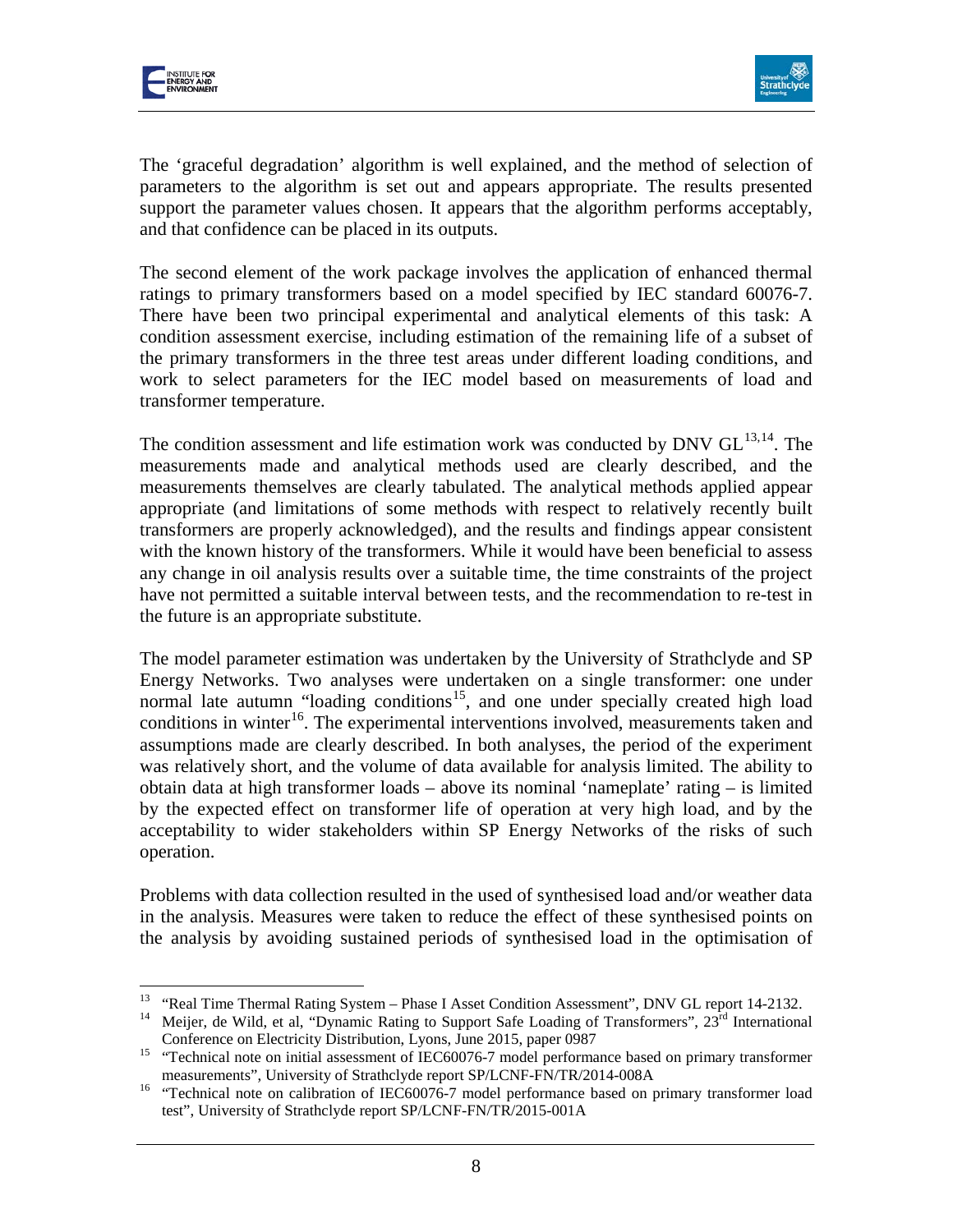



parameters, and by requiring a period of measured load to 'condition' the model prior to optimisation.

The limited volume of available data prevents a division into 'training' and 'testing' data. The capabilities of the model in forecasting unseen transformer behaviour, particularly at high load, are therefore not exhaustively explored. In addition, some aspects of the transient thermal behaviour of the transformer are obscured by loss of data from the early part of the experiment.

An important limitation of the experiment is that no direct measurements of winding temperature are made. Such measurements are, by their invasive nature, at best very difficult to make on an in-service transformer without special provision having been made at the time of manufacture. As such, this limitation must be considered unavoidable, and is clearly highlighted in the discussion of the experimental results.

Overall, it is considered that the design of the experiment is as good as could be achieved, given that it is undertaken on an in-service transformer. Although a longer experimental period and/or a greater number of loading experiments would have been desirable, and would have allowed a more robust statistically based analysis of the results, it is not clear that this would have been operationally achievable.

#### **Work Package 2.1 Summary**

Both parts of the work package (overhead lines and transformers) have been based on well-established international standards which have been applied in the UK and abroad. Furthermore, well-designed experiments, which deal properly with deficiencies in data, have been conducted to verify that the standards are appropriate to the specific plant involved in the project. As such, there can be confidence in the increases in network capacity released through this work package.

#### **3.2.2 Flexible Network Reconfiguration**

Work package 2.2 consists of three parts. The first part involves the design, installation and commissioning of novel distribution automation systems $17$ . This does not involve significant experimental or analytical activity, so it is not necessary to comment to any significant extent.

The second and third parts consist of the identification, analysis and selection of network reconfiguration in two of the project test areas, namely St Andrews in the north and Whitchurch in the south. The Whitchurch area analysis was led by  $TNEI<sup>18</sup>$  $TNEI<sup>18</sup>$  $TNEI<sup>18</sup>$ , while that at St Andrews was led by the University of Strathclyde<sup>19</sup>. There are both differences and commonalities in the approaches adopted. The differences result in part (at least) from the

<span id="page-9-0"></span><sup>17</sup> "Methodology & Learning report – Work package 2.2: Flexible Network Control" SP Energy Networks 17

report, July 2015. <sup>18</sup> "Whitchurch Load Automation Feasibility Assessment", TNEI report 7640-02

<span id="page-9-2"></span><span id="page-9-1"></span><sup>&</sup>lt;sup>19</sup> "Evaluation of Headroom and Load Transfer Opportunities at St Andrews Primary Substation", University of Strathclyde report SP/LCNF-FN/TR/2014-001A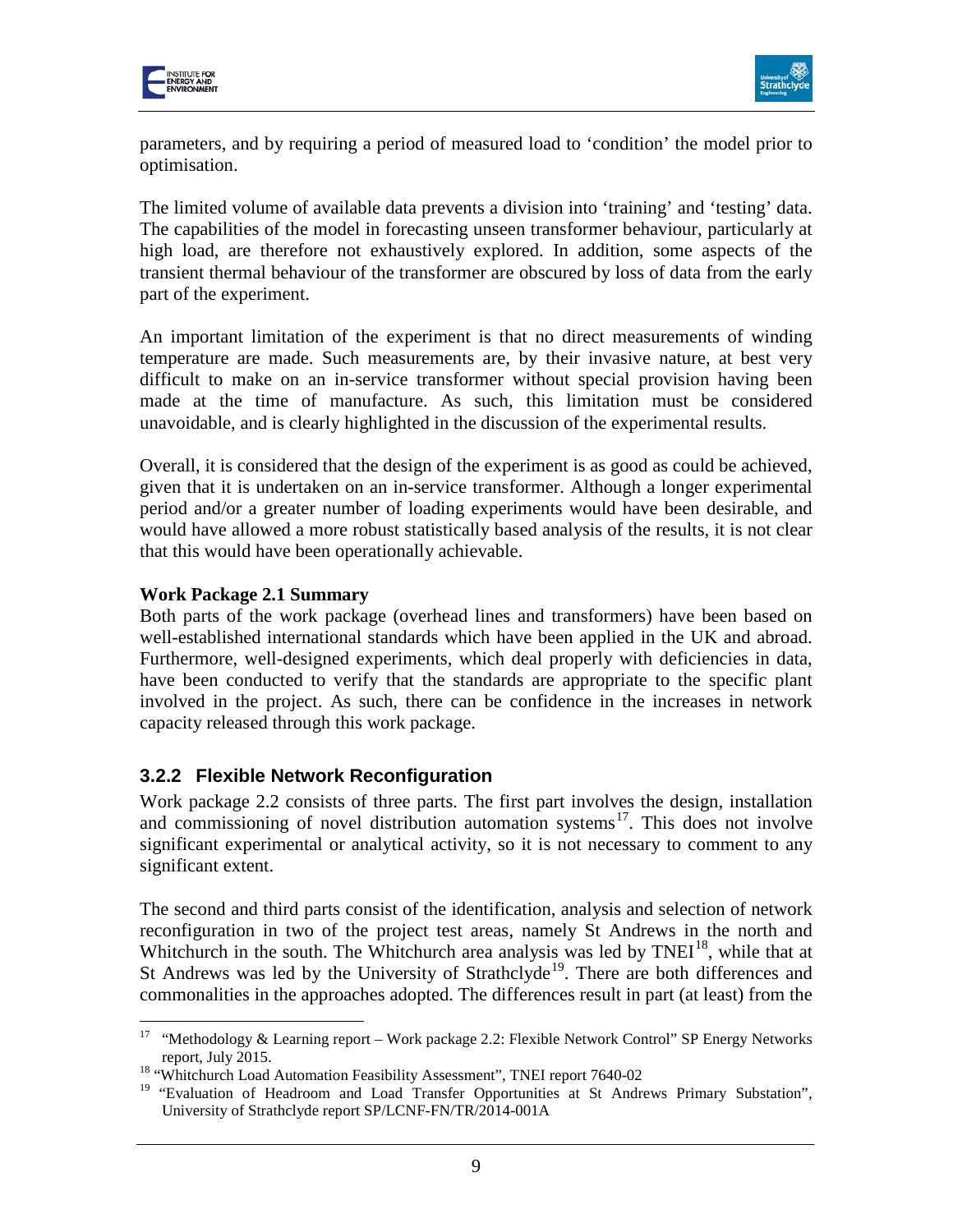



different network design and operation philosophies in the two areas, in particular the differences in the nature of a network group. As such, opportunities for intra-group transfers must be analysed at Whitchurch which are less relevant at St Andrews. The means of assessing substation and feeder loading patterns are similar, in that typical load profiles are constructed statistically from measurements. The options considered for when reconfiguration should take place are similar in both cases.

Identification of potential load transfers is well explained in both cases, although the methods are slightly different. At St Andrews, an approximate analysis of all measurement points over a single winter was undertaken while Whitchurch was assessed using maximum feeder load conditions and profiles. At the level of detail involved, and given that model-based analysis is subsequently undertaken, both methods seem reasonable: it is unlikely that options will be unreasonably excluded.

Evaluation of the feasibility and effectiveness of the potential load transfers is, in both cases, undertaken on the basis of network models. The construction of these models is explained in detail in work package 2.4 for the St Andrews model, including sources of data and assumptions. Validation from measured feeder voltage profiles is also covered. The apportionment of load to unmonitored secondary substations is based on the existing SPEN methods of estimating secondary substation demand whose validation was discussed in section 3.1.1.

Exhaustive practical validation of the performance of the Flexible Network Reconfiguration outcomes is difficult because of the potential for disruption to customers This would be tolerable in the event that a single reconfiguration was required to release capacity, but hard to justify to evaluate the many different reconfiguration options. However, the results shown give confidence that the expected performance can be achieved in practice.

#### **3.2.3 Energy Efficiency**

The work package is split into two main parts - being the modelling of demand, and the identification, assessment and application of energy efficiency interventions (including stakeholder engagement). In addition, experiments were undertaken to assess whether a reduction in load may be achieved by reducing the voltage at a primary substation.

The models are used to provide an understanding of the test area peak demand, and to identify interventions according to the load which is affected by the intervention. The method of constructing the models, the sources of data and the underlying assumptions are well explained<sup>[20](#page-10-0)</sup>, as are the conditions which the models are intended to represent. Potential future applications of the models and of the modelling approach are suggested and appear appropriate.

<span id="page-10-0"></span><sup>&</sup>lt;sup>20</sup> "Metholodgy & Learning report – Work package 2.3: Energy Efficiency", SP Energy Networks report, August 2015.  $\overline{a}$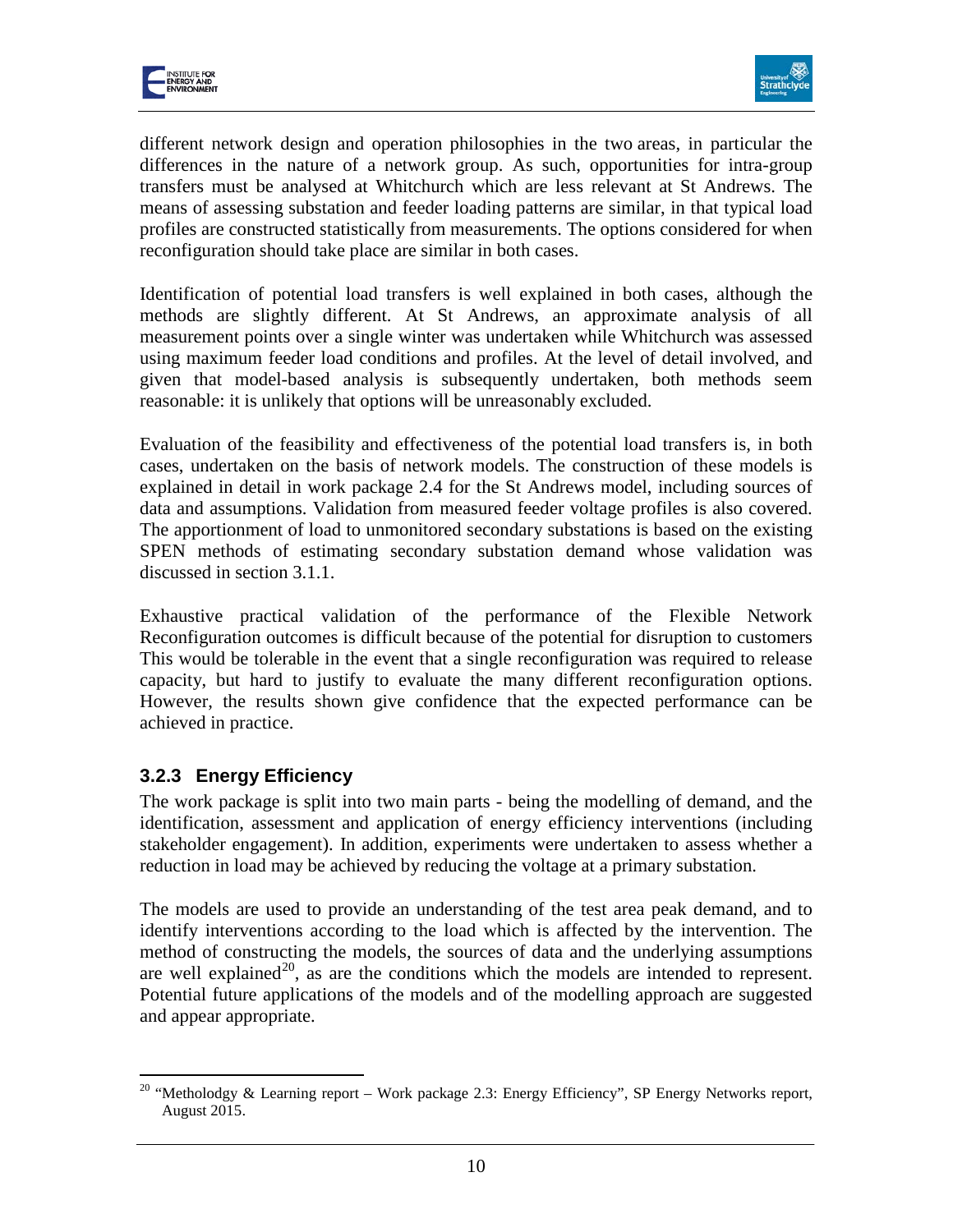



Results of the load modelling are presented for primary substations and are compared with measured load. Since the focus of the overall LCNF project is to increase capacity headroom at primary substations, the omission of secondary substations is reasonable. Differences between measured and modelled primary load are identified and possible reasons for these differences are advanced and justified.

The second major task within this work package is the assessment of the effectiveness of different energy efficiency interventions. The stakeholder engagement process is clearly explained, and well justifies the finding that large scale stakeholder engagement in a small area (at least without the benefit of initiatives like ESOS and EDR) is difficult. In terms of specific interventions, the results presented are estimates based either on statistics of load characteristics, or assessments of specific customer premises made by Scottish Power Energy Solutions. Although details of the individual assessments cannot, of course, be reported for reasons of customer confidentiality, the basis of these estimates is described and appears appropriate.

A significant limitation on the work, which is acknowledged in the various reports, is that a very small sample of intervention trials has been amassed, as a result of the difficulty of engaging customers. The reports also state, with good justification, that there are reasons to suspect that the sample may not be representative of the cost per unit of energy efficiency gain across the population of stakeholders whose participation had been hoped for. Nevertheless, the process adopted does provide useful and well-justified learning about the load modelling and stakeholder engagement processes, as well as some points of reliable data in relation to cost.

The third element of the work package consisted of two experiments and a review of data to determine the effect of a 3% reduction in primary substation voltage<sup>[21,](#page-11-0)[22](#page-11-1),23</sup>. The purpose of the work was twofold: firstly to assess any change in substation load resulting from a reduction in voltage, and secondly to assess the tolerability of a permanent reduction in voltage to increase generation capacity headroom. The first of these objectives was addressed by two experiments in which the voltage at Ruabon primary substation was reduced by 3%, and the resulting change in load at the primary, and selected secondary substations was observed. In the second experiment, voltage at LV customer premises was also analysed. An analysis of measurements taken by Flexible Networks instruments during two earlier National Grid-led tests was also undertaken.

From the literature review, it is clear that the expected change in load is small – of the order of 1% in real power for each 1% reduction in voltage, with reactive power being

<sup>&</sup>lt;sup>21</sup> "Technical Note on Design of Ruabon Voltage Reduction Experiments", University of Strathclyde  $\overline{a}$ 

<span id="page-11-2"></span>

<span id="page-11-1"></span><span id="page-11-0"></span>report SP/LCNF-FN/TR/2014-002<br><sup>22</sup> "Technical Note on Modelling of Load", University of Strathclyde report SP/LCNF-FN/TR/2014-003<br><sup>23</sup> "Analysis of 2015 Voltage Reduction Experiment at Ruabon Primary Substation", Universit Strathclyde Report SP/LCNF/TR/2015-008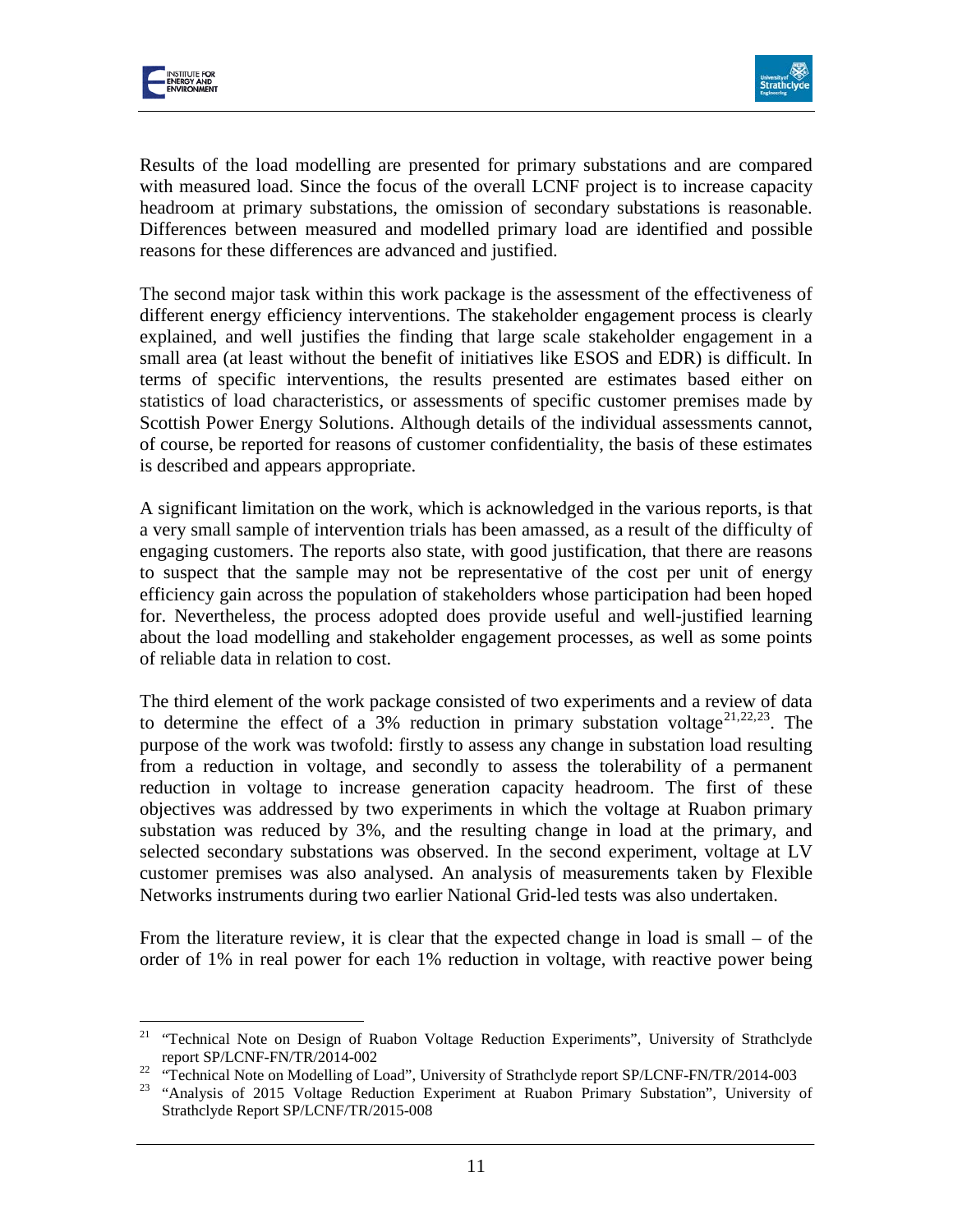

 $\overline{a}$ 



somewhat more sensitive. Given the finding that a typical power factor is around  $0.98^{24}$  $0.98^{24}$  $0.98^{24}$ , it is likely that the change in load in response to voltage adjustment will be similar to the underlying short-term random variability of the measured load. The effect will be further reduced by the process of averaging inherent in the power measurement process used. As such, even with careful identification of control measurements, while a single voltage reduction experiment might identify a voltage-induced reduction in load, it is unlikely to be able to reliably quantify it. The second experiment therefore adopted a more sophisticated statistical approach involving year-to-year comparison of intervention and control periods, which revealed that there was a significant load change which varied from HV feeder to HV feeder. The size of the intervention and control data sets indicates strong confidence in this result.

The acceptability of a voltage reduction for generation capacity headroom was tested in the first experiment by maintaining the 3% reduction until a complaint of low voltage was received from a customer. This analysis was verified in the second experiment by projecting measured LV customer voltages back to the winter peak period by comparison with measured secondary substations behaviour under two different assumptions. The results of the first and second experiments are compatible in relation to this area.

#### **3.2.4 Integration of Voltage Regulators**

Work package 2.4 consists of three main elements. Firstly, an analysis was undertaken to identify the most suitable location for the AVR (discounting site-specific factors such as wayleaves etc.) on the basis of network modelling<sup>25</sup>. The construction of the models, including data sources and assumptions is well described, as are the influences of particular factors such as large loads and generation. The model is validated by comparing the modelled voltage profile (at monitored secondary substations) with positive results. The allocation of load to unmonitored secondary substations uses a method developed by SPEN, whose validation is more fully discussed in section 3.1.1. In general, it appears that the analysis is well-designed, and likely to deliver trustworthy results.

The second element of the work package involves the design and implementation of the physical AVR installation and the associated control systems. This does not involve any significant analytical or experimental activity.

The final element of the work package is assessment of the actual effect of the AVR by switching the existing NCPs in the feeder to move load between St Andrews and Anstruther and measuring the voltage downstream of the AVR. These measurements will then be compared with simulation results to further validate the assessment. From discussions with TNEI and SP Energy Networks, it appears that the design of this experiment is satisfactory and will yield reliable results.

<span id="page-12-1"></span><span id="page-12-0"></span><sup>&</sup>lt;sup>24</sup> "Future Roadmap for Improvement of HV & LV Network Modelling", TNEI report 7640-08<br><sup>25</sup> "St Andrews Series Voltage Regulator Location Study", TNEI report 7640-01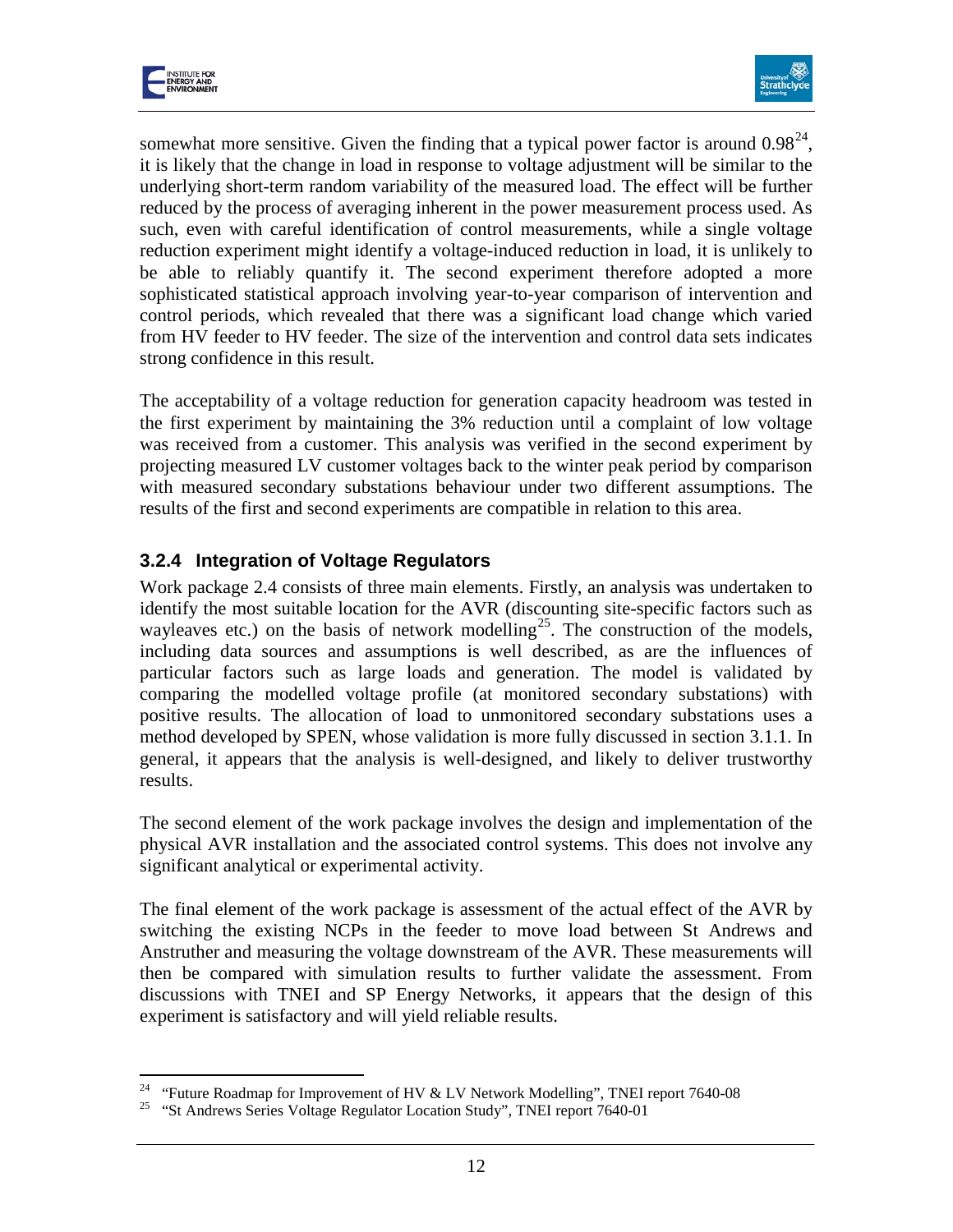



# **4 Applicability to Other DNOs**

It is considered that the learning resulting from the project, and the methods which have been applied are highly applicable to other GB DNOs. The challenges which the project addresses – increases in LV-connected generation and uncertain but potentially rapid and significant future load growth related in part to low-carbon technology – are of wide concern within the electricity supply industry and effective approaches to these issues can be expected to be of general interest.

The plant targeted by the interventions included in the project is in common use by other DNOs. The primary transformers and 33kV overhead lines which are the subject of the Dynamic and Enhanced Rating intervention are typical of those in use by other DNOs. Application to primary transformers of differing ages and capacities has been demonstrated, and the substantially same approach as was trialled here has also been shown to be appropriate to  $132kV$  overhead lines<sup>26</sup>.

Although the particular design and operational approaches applied in the SP Manweb network introduce a certain amount of complexity to the design and assessment of Flexible Network Control schemes, the overall approach has been generalised to perform equally well in that network and also in the more typical conditions of the SP Distribution network. Furthermore, the suitability of the method for less usual situations such as single-transformer primary substations will enhance its applicability to DNOs having such sites. As such the diversity of the trial areas used can be said to have enhanced the generality of the method. Learning on the selection, design and implementation of advanced telecontrol schemes will be of independent value.

The project's learning outcomes in relation to enhanced monitoring of primary and secondary substations are likely to be widely applicable. Many other LCNF, NIA and NIC projects have sought to increase the level of monitoring of distribution networks. However, in selecting a suitable monitoring approach, an optimal level of monitoring detail and coverage must be identified in order to make the best use of available investment. The recommendations for selection, installation and management of such monitoring, assessment of improved network understanding which may be gained through it, and interventions which are facilitated by it will contribute to the selection of suitable monitoring strategies by DNOs for "Business As Usual" application.

# **5 Assessment of Delivered Capacity Benefits**

The Successful Delivery Criteria for the project specified the achievement of a 20% increase in capacity headroom in each of the three test areas. At St Andrews and Whitchurch, this increase would be to accommodate increased load, while at Wrexham the increase would allow installation of additional small-scale generation with specific emphasis on domestic-scale PV. In all three cases, it is claimed that this level of capacity

<span id="page-13-0"></span><sup>&</sup>lt;sup>26</sup> "Implementation of a real-time thermal rating system on the  $132kV$  network in North Wales" SP Energy Networks report, July 2013  $\overline{a}$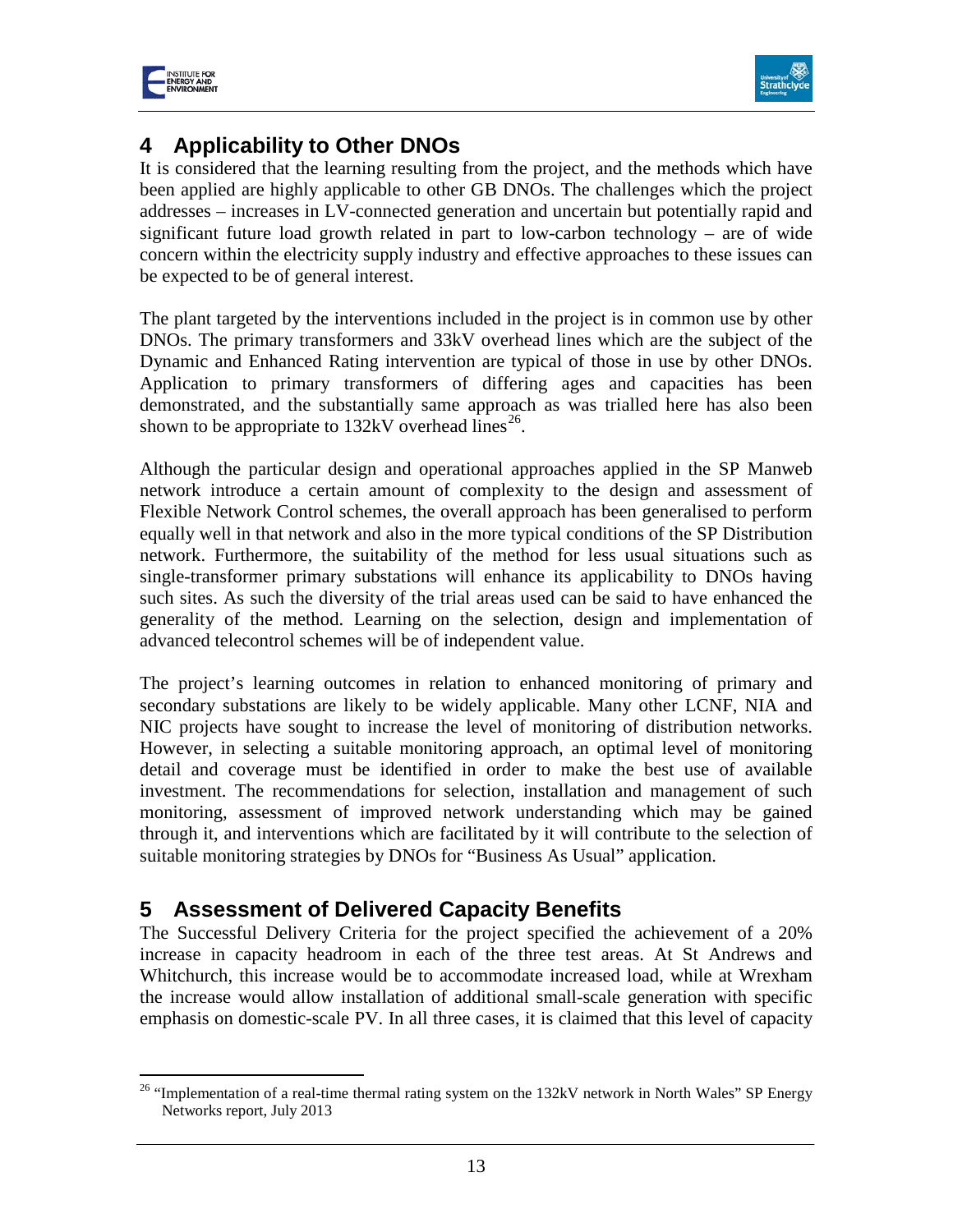



increase has been achieved. These claims are assessed for each of the three test areas in turn in the following sections.

#### **5.1 St Andrews**

The actual level of capacity headroom increase achieved by each of the interventions applied is stated to be as follows:  $27$ 

| <b>Intervention</b>             | <b>Capacity Headroom Increase</b> |
|---------------------------------|-----------------------------------|
| <b>Dynamic Rating</b>           | 14%                               |
| <b>Flexible Network Control</b> | 6%                                |
| <b>Energy Efficiency</b>        | ${<}1\%$                          |
| <b>Voltage Optimisation</b>     | $0\%$                             |
| <b>Total</b>                    | 20%                               |

The interventions for the St Andrews test area are independent: there is, for example, no requirement for network reconfiguration in order to take advantage of dynamic ratings. The contributions are therefore assessed individually.

The calculation of increased capacity from dynamic rating depends on the ability of lower-rated equipment to support the limiting current in non-dynamically-rated equipment. The limiting plant items are considered to be certain 33kV cable sections supplying St Andrews, with a rating of 24MVA, which is not altered by the project.

The limiting factor under "Business As Usual" approaches is the 21MVA rating of the two primary transformers. The application of dynamic rating to these transformers is based on an internationally-applied<sup>[28](#page-14-1)</sup> thermal model specified by an IEC standard<sup>[29](#page-14-2)</sup>. The modelled thermal behaviour of the transformers at St Andrews has not yet been directly validated by experiment. However an experiment in the Whitchurch test area (see below) suggests that the model parameters applied result in pessimistic estimates of transformer temperature under high load conditions. There can thus be high confidence that the stated transformer dynamic rating is available in practice.

A second element of the dynamic rating intervention at St Andrews concerns the 33kV overhead lines supplying St Andrews primary substation. As before, the methods used are based on established international standards  $x^{30,31}$  $x^{30,31}$  $x^{30,31}$ . The results given are based on extensive testing over the course of approximately 11 months, and show that the dynamic overhead line rating has been, on average, 7% above the current winter rating during the winter

<span id="page-14-0"></span><sup>&</sup>lt;sup>27</sup> "Case Study: Management of Network Capacity: St Andrews Trial Area", SP Energy Networks Report, August 2015. <sup>28</sup> Jalal, Rashid and van Vliet, "Implementation of Dynamic Transformer Rating in a distribution network",  $\overline{a}$ 

<span id="page-14-1"></span>IEEE International Conference on Power System Technology, Auckland, Oct. 2012. doi: 10.1109/PowerCon.2012.6401328<br><sup>29</sup> IEC 60076-7

<span id="page-14-4"></span><span id="page-14-3"></span><span id="page-14-2"></span> $\frac{30}{31}$  IEC 61597<br> $\frac{31}{31}$  CIGRE Working Group 22.12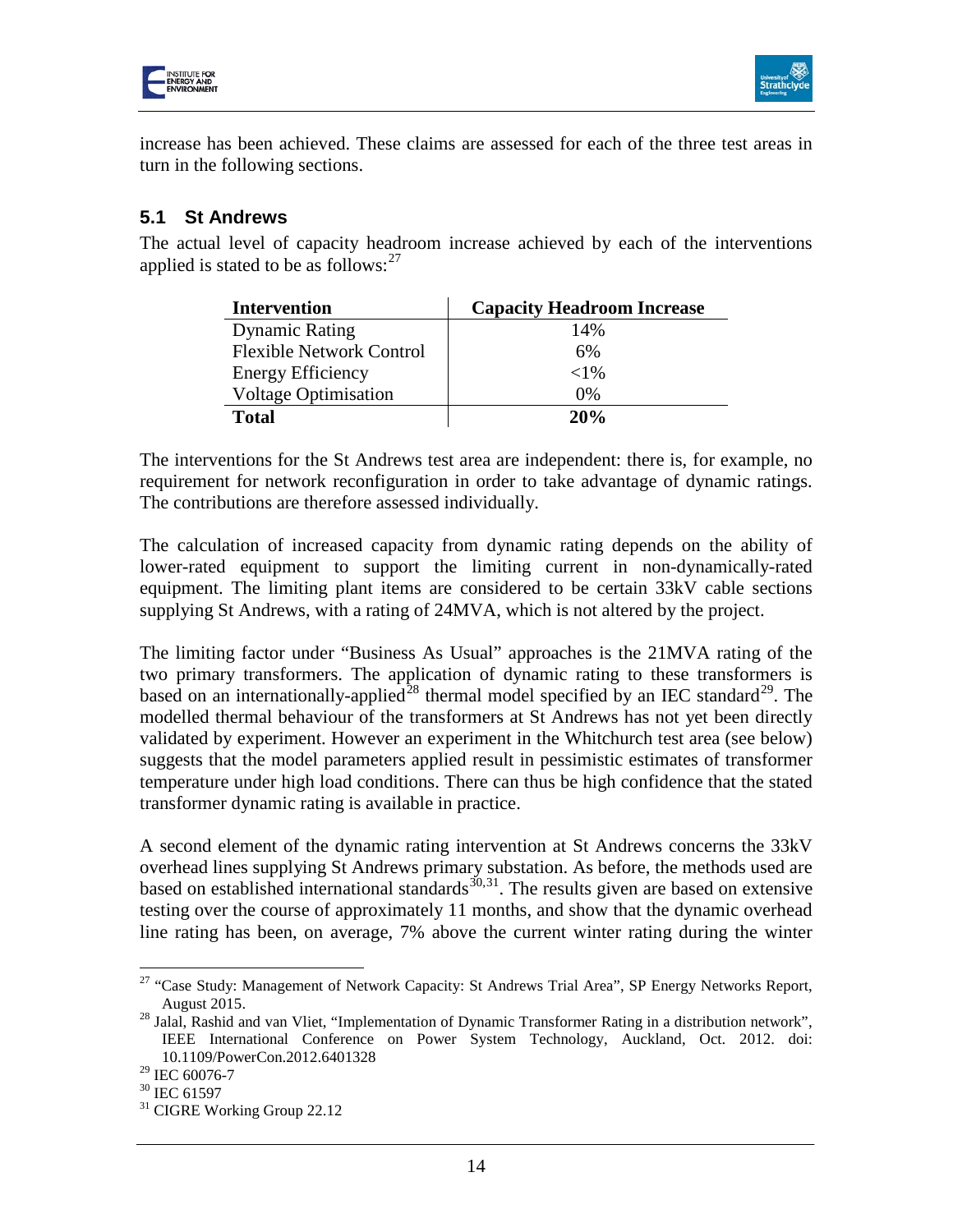



season. Since the winter rating is above that of the limiting plant, there can be strong confidence that dynamic overhead line rating will contribute to the delivery of the stated outcome.

The increased capacity ascribed to Flexible Network Control has been derived from loadflow studies of the St Andrews 11kV network under peak conditions. The value claimed is further localised to the individual network sections considered for control. The level of uplift attributable to each of these sections has not been individually validated, but the methods used to construct the analytical model underlying them, and the associated assumptions, have been clearly described and effectively validated, as discussed earlier. It is therefore clear that the stated increase in network capacity from this intervention has been demonstrated.

Results from the work on energy efficiency indicate that this intervention applied is likely to contribute, at most, a few hundred kilowatts to the increase in available capacity. The methodology supporting the expected capacity increase is robust, and the stated contribution from this intervention is available.

International experience and experimental testing in the Wrexham test area<sup>[32](#page-15-0)</sup> suggest that voltage optimisation may result in a reduction in power demand, and may provide some benefit in terms of sustained current reduction in constraining plant (other LCNF projects<sup>[33](#page-15-1)</sup> have shown evidence of short-term benefits in this regard). However, the Wrexham experiment also showed that this benefit may vary significantly according to local conditions. As such, it is reasonable that the project claims no benefit from this intervention in relation to St Andrews.

In summary, it is clear that there can be strong confidence that the 20% target level of capacity headroom increase for the St Andrews test area has been achieved.

#### **5.2 Whitchurch**

The actual level of capacity headroom increase achieved by each of the interventions applied is stated to be as follows:  $34$ 

| <b>Intervention</b>             | <b>Capacity Headroom Increase</b> |
|---------------------------------|-----------------------------------|
| <b>Dynamic Rating</b>           | 10%                               |
| <b>Flexible Network Control</b> | 11%                               |
| <b>Energy Efficiency</b>        | $0\%$                             |
| <b>Voltage Optimisation</b>     | $0\%$                             |
| <b>Total</b>                    | 21%                               |

 $\overline{a}$ 

<span id="page-15-2"></span>

<span id="page-15-1"></span><span id="page-15-0"></span><sup>&</sup>lt;sup>32</sup> Literature review<br><sup>33</sup> CLASS<br><sup>34</sup> "Case Study: Management of Network Capacity: Whitchurch Trial Area", SP Energy Networks Report, June 2015.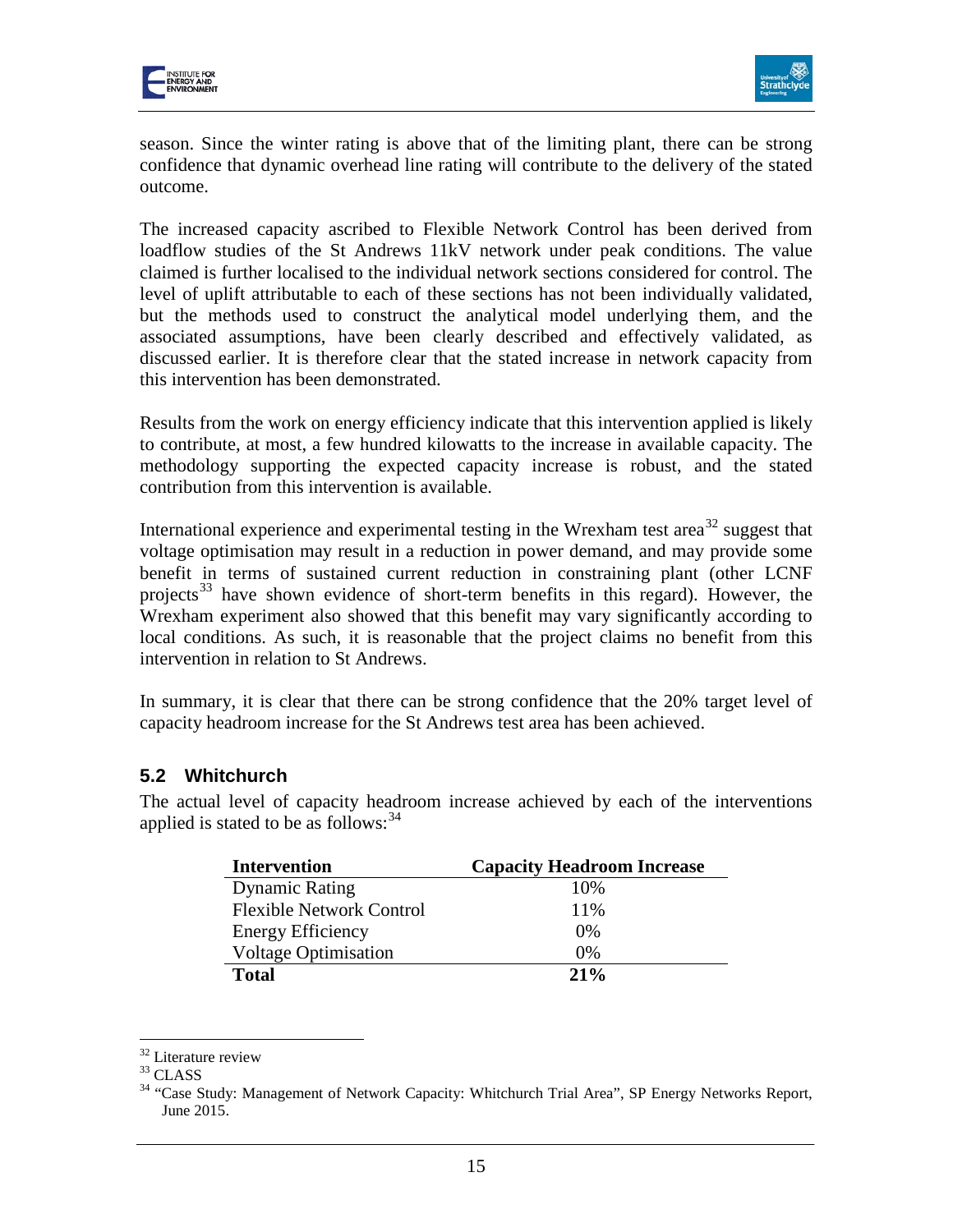



There are some relationships between the first two interventions, in the sense that they address group capacity limits under N-1 conditions. Since the network is designed on the basis of single-transformer primary substations, switching will be required following a first outage in order to restore supply to the affected section of network and to make use of the increased capacity delivered by Dynamic Ratings or Flexible Network Control. Nevertheless, the benefits reported for each intervention are distinct and do not overlap. As such, they are assessed individually below.

As at St Andrews, the ultimate constraint on the capacity increase that can be achieved by Dynamic Rating is imposed by plant which is not dynamically rated – in this case switchgear and cables connecting to the transformer. The increased capability of the transformers has been assessed using the same model as for St Andrews, with parameters adjusted to the rating and cooling methods of the Whitchurch area transformers. An experiment<sup>[35](#page-16-0)</sup> has been conducted on the Liverpool Road transformer to assess the suitability of this model and its parameters at high load. The results of this experiment suggest that the parameters used to configure the model are somewhat conservative in comparison to observed thermal behaviour. There can therefore be strong confidence that the claimed benefits have been realised.

The claimed benefits of Flexible Network Control are based on an analysis of network power flows under different N-1 conditions, and different intra-group supply restoration switching strategies following the proposed reconfiguration actions. This analysis is performed under worst-case loading conditions. Constraints on the ability to transfer load within the group are considered in selecting the reconfiguration actions. As for St Andrews, the level of capacity increase attributable to each of the individual network sections which may take part in reconfiguration has not been practically verified, but the calculation approach described can be regarded as an acceptable substitute, since its assumptions and models have been validated as previously described. The claimed benefits have been achieved.

As for St Andrews, energy efficiency and voltage optimisation are not claimed to contribute to the stated capacity headroom increase.

In summary, it is clear that the 20% target level of network capacity improvement has been achieved in the Whitchurch test area.

#### **5.3 Wrexham**

At Wrexham, the increase in network capacity relates to the accommodation of more photovoltaic generation than has hitherto been acceptable, through the better understanding and relief of voltage constraints. The actual level of capacity increase is stated to be as follows:  $36$ 

<span id="page-16-0"></span><sup>&</sup>lt;sup>35</sup> "Technical note on calibration of IEC60076-7 model performance based on primary transformer load  $\overline{a}$ 

<span id="page-16-1"></span>test", University of Strathclyde report SP/LCNF-FN/2015-004A. <sup>36</sup> "Case Study: Ruabon Multiple Domestic PV Connections", SP Energy Networks report, September 2015.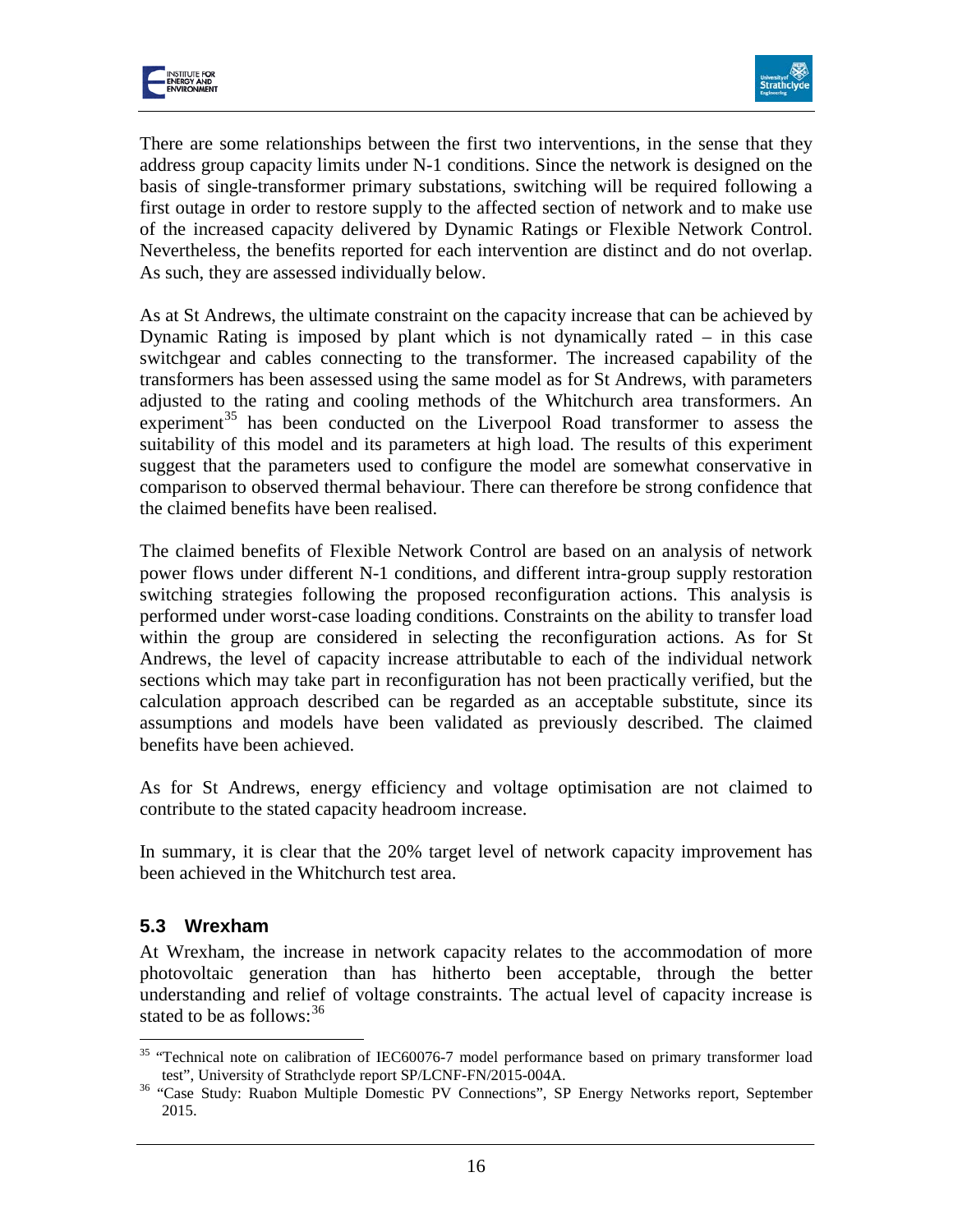



| <b>Intervention</b>              | <b>Capacity Headroom Increase</b> |
|----------------------------------|-----------------------------------|
| <b>Improved Network Analysis</b> | 38%                               |
| <b>Voltage Optimisation</b>      | 90%                               |
| <b>Total</b>                     | 124%                              |

These interventions are independent of one another.

The Improved Network Analysis intervention involves the generation of a generic residential load profile, of which the minimum daytime demand (MDD) is important in determining the net output of domestic PV and its consequential effects on voltage. The MDD value is consistent with recent international analysis of smart meter data from Ireland<sup>[37](#page-17-0)</sup>. Network modelling has been undertaken to quantify the expected increase in voltage for different levels of PV deployment, and also to consider the effects of phase imbalance<sup>38</sup>. The modelling has been satisfactorily validated using voltage measurements taken at LV customer premises.

Detailed analysis of observed overvoltages at secondary susbstations has shown that these exceedences do not generally take place at times of significant PV output, and that this behaviour is unexceptional among the complete population of secondary substations in the Wrexham and Whitchurch test areas. As such, it is concluded that they are not related to existing PV installations, and that overvoltage is unlikely to prevent achievement of the stated 38% increase in capacity headroom.

The 90% claimed increase in capacity headroom from Voltage Optimisation is consistent with the analysis carried out in support of the Improved Network Analysis intervention. Practical experiments in the Wrexham test area<sup>[39](#page-17-2)</sup> have shown that reductions in primary substation voltage propagate effectively to secondary substations and to LV-connected customers.

In summary, it is clear that the target 20% level of network capacity improvement has been significantly exceeded in the Wrexham test area.

# **6 Discussion and Conclusions**

Proper design of experimental and analytical methods is important in ensuring that the results of the various modelling exercises, data analyses and practical trials are robust, reliable and repeatable. They can also contribute to an understanding of the accuracy of

<span id="page-17-0"></span><sup>37</sup> H.-Â. Cao, C. Beckel and T. Staake, "Are domestic load profiles stable over time? An attempt to identify target households for demand side management campaigns",  $39<sup>th</sup>$  Annual Conference of the IEEE Industrial Electronics Society, Vienna, Nov. 2013, pp4733-4738. doi: 37

<span id="page-17-1"></span><sup>10.1109/</sup>IECON.2013.6699900. <sup>38</sup> "Improved Characterisation of PV Capacity at LV", TNEI report 7640-10.

<span id="page-17-2"></span><sup>&</sup>lt;sup>39</sup> "Analysis of 2015 Voltage Reduction Experiment at Ruabon Primary Substation", University of Strathclyde report SP/LCNF-FN/TR/2015-008.